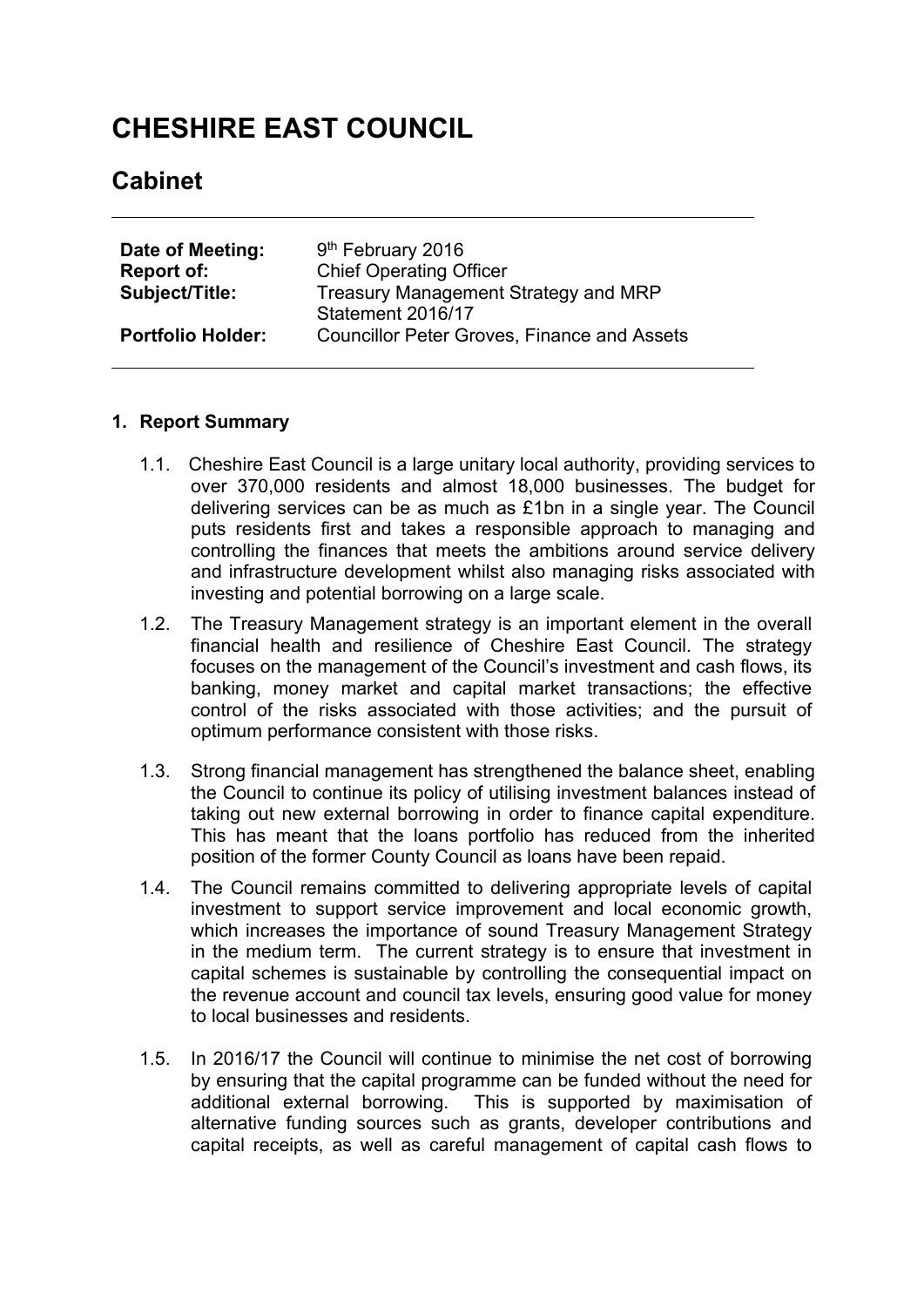ensure that any short term borrowing requirements can be met from internal resources.

- 1.6. The key elements of the strategy for 2016/17 are for the Council to:
	- Retain capital financing costs within an affordable limit of c.£14m
	- Not enter into any overall additional external borrowing in 2016/17
	- Take an appropriate approach to risk if short term loans are required, by only borrowing from lenders identified in the strategy
	- Maintain security of investments by only using counterparties detailed in the strategy
	- Support a flexible approach to treasury management that can react to opportunities and market conditions to maximise effectiveness, whilst protecting the public funds managed within the strategy
- 1.7 The Treasury Management Strategy set out in Appendix A was also reported to the Audit & Governance Committee on 10<sup>th</sup> December 2015 for scrutiny purposes.

#### **2. Recommendation**

- 2.1. Cabinet is requested to recommend to Council the approval of the:-
	- Treasury Management Strategy and the MRP Statement for 2016/17 (Appendix A)

The Strategy includes the Department for Communities and Local Government (DCLG) reporting requirements in accordance with the Local Government Investments Guidance under Section 15(1) (a) of the Local Government Act 2003.

#### **3. Other Options Considered**

3.1. None

#### **4. Reasons for Recommendation**

- 4.1. The report presents the 2016/17 Treasury Management Strategy Statement (TMSS), incorporating the Minimum Revenue Provision (MRP) Policy Statement, Investment Strategy and Prudential and Treasury Indicators 2016/19, required under Part 1 of the Local Government Act 2003.
- 4.2. The Treasury Management Strategy details the activities of the Treasury Management function in the forthcoming year 2016/17. The Strategy for 2016/17 reflects the views on interest rates of leading market forecasts provided by Arlingclose, the Council's advisor on treasury matters. It also includes the Prudential Indicators relating to Treasury Management.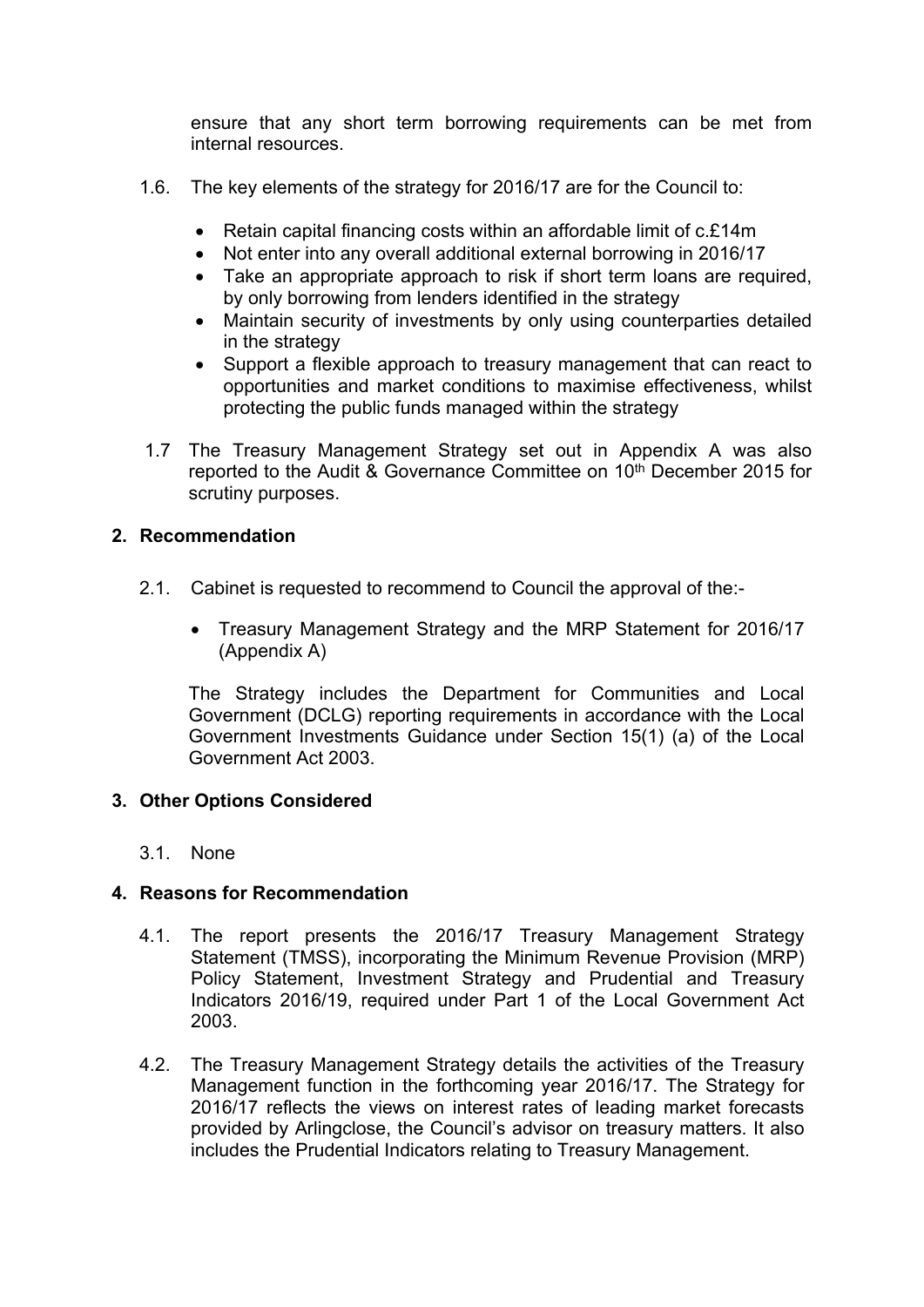4.3. The CIPFA Code of Practice on Treasury Management requires all local authorities to agree a Treasury Management Strategy Statement including an Investment Strategy annually in advance of the financial year. The strategy should incorporate the setting of the Council's prudential indicators for the three forthcoming financial years.

## **5. Background/Chronology**

- 5.1. A number of important decisions taken since 2009, including debt restructuring; repayment of prior year's debt using available reserves; rigorous daily investment decisions and the monitoring of available cash flows has enabled the Council's cash resources to be used to optimum benefit.
- 5.2. The treasury management team work closely with the Council's advisors Arlingclose to gain the maximum benefit from their expertise and guidance, including benchmarking performance against other local authorities on a quarterly basis. The Treasury Management Strategy takes into account future borrowing requirements, based on the Council's three year capital spending plans, projected cash flow requirements and money market opportunities. The aim is to maintain control over borrowing activities, with particular regard for longer term affordability; but also to allow sufficient flexibility to respond to changes in the capital and money markets as they arise.
- 5.3. The capital programme for 2016/19 is intentionally aspirational, reflecting the Council's ambition to pursue additional external funding, private sector investment and capital receipts. Future capital receipts arising from the rationalisation of the asset base will be utilised to fund new proposals, including infrastructure to generate local economic growth; investment in new service delivery models and improvements in the Council's asset base.
- 5.4. The priority is to ensure that expenditure plans are affordable over the medium term. The programme is designed to allow flexibility so that cash flows i.e., the timing of capital receipts and payments, can be monitored and managed to minimise the risks to the Council of forward funding capital expenditure in advance of realising grant income, developer contributions and proceeds of planned asset sales and disposals. Where temporary borrowing is required this will be funded from internal resources and repaid as soon as receipts allow.
- 5.5. The Council currently has external borrowing of £109m. The amount of interest paid on the Council's portfolio of long term loans is mainly at fixed rates of interest (circa 3.8%). Currently long term interest rates are around 3.3%.
- 5.6. Within the Treasury Management Strategy, the Council will continue to minimise additional borrowing by making use of internal balances. This not only minimises costs, but also reduces the credit risk associated with investments, as the amount being invested is reduced. Given the current low interest rate environment is expected to continue throughout 2016/17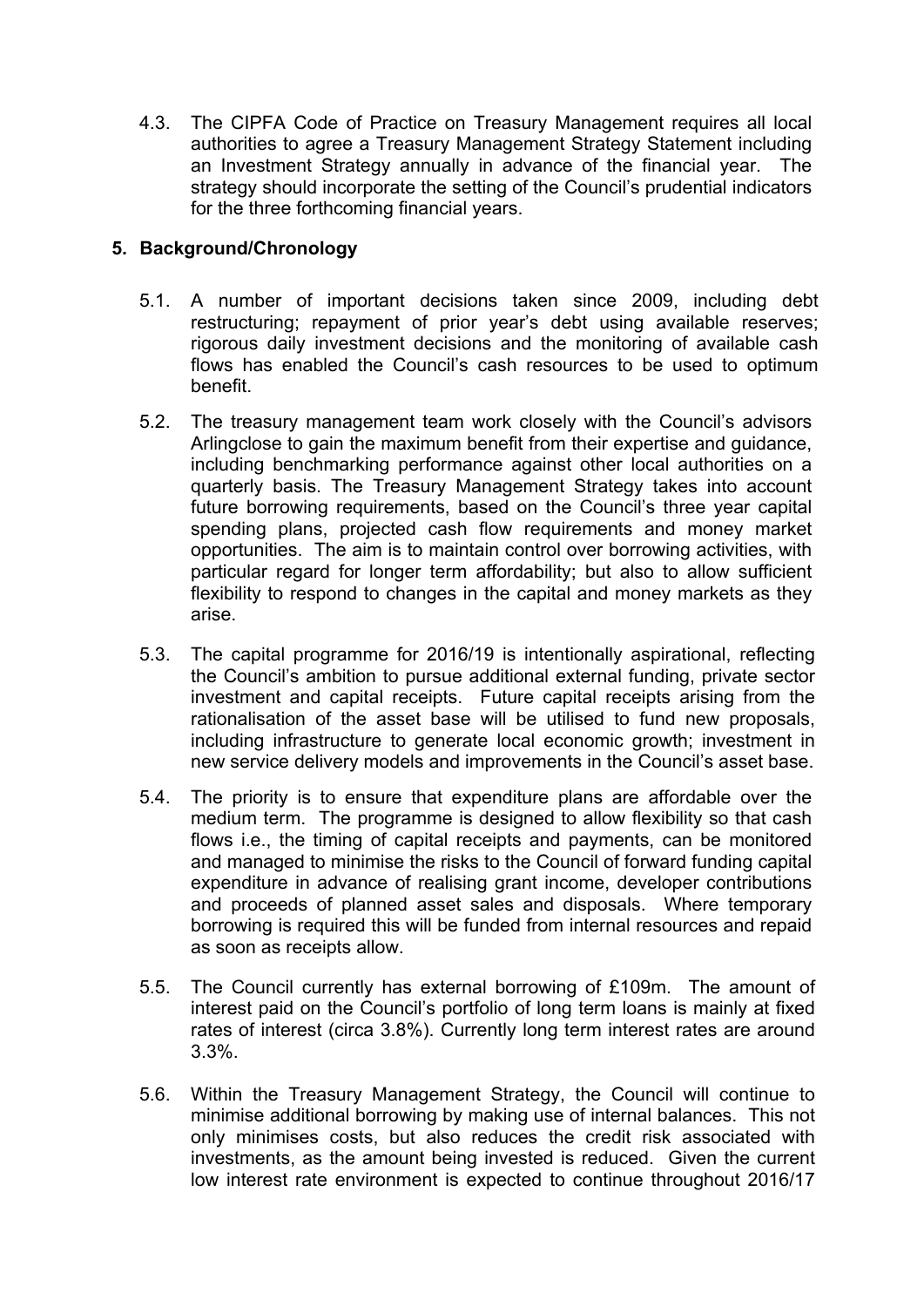and beyond, the interest rate risk associated with delayed borrowing is assessed to be low.

- 5.7. The rate of interest to be earned on the Council's cash balances that are temporarily invested pending their being used is budgeted to be £0.4m.
- 5.8. The capital financing budget is at a very prudent level of £14m, 5.8% of the 2016/17 net revenue budget.

| <b>Capital Financing Budget</b>                                       | 2016/17<br><b>£m</b> |
|-----------------------------------------------------------------------|----------------------|
| Repayment of Outstanding Debt                                         | 10.8                 |
| Contribution re: Schools Transforming<br>Learning Communities Schemes | $-0.9$               |
| <b>Direct Revenue Funding</b>                                         | 0.4                  |
| Interest on Long Term Loans                                           | 4.1                  |
| Less: Interest Receivable on Cash Balances                            | $-0.4$               |
| <b>Net Capital Financing Budget</b>                                   | 14.0                 |

#### **Capital Financing Budget 2016/17**

Source: Cheshire East Finance

- 5.9. The principal changes to the 2016/17 Treasury Strategy have been:
	- Given the increasing risk and continued low returns from short-term unsecured bank investments, the Councils will continue to diversify into more secure and/or higher yielding asset classes during 2016/17; these include covered bonds and repurchase agreements. This diversification represents a continuation of the strategy as previously the majority of the Council's surplus cash was invested in short-term unsecured bank deposits, certificates of deposit and money market funds.
	- There are no plans to increase the investment in the CCLA property fund in this financial year.
	- The Local Capital Finance Company has been established by the Local Government Association as an alternative to the PWLB. It issues bonds on the capital markets and lend the proceeds to local authorities. The Council currently has no plans to undertake any external borrowing in 2016/17 and any decision to borrow from the Agency in the future will be the subject of a separate report to Cabinet and Council.

#### **6. Wards Affected and Local Ward Members**

6.1. All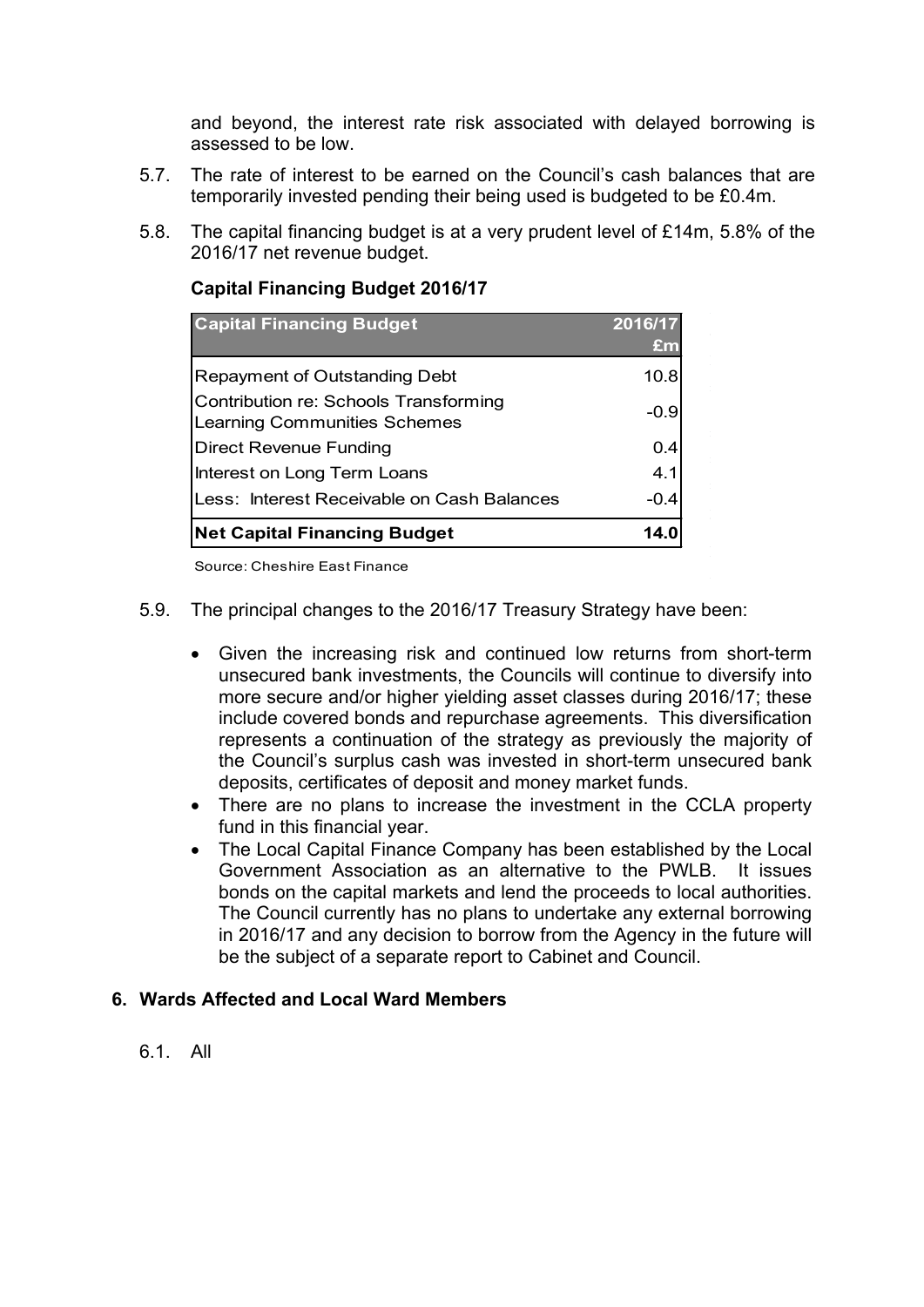## **7. Implications of Recommendation**

## 7.1. **Policy Implications**

• The impact of the Treasury Management Strategy 2016/17 feeds into the assumptions underpinning the 2016/19 medium term financial strategy.

## 7.2. **Legal Implications**

• It is a requirement of the CIPFA's Treasury Management in the Public Services: Code of Practice, that Council receives an Annual Report on its Treasury Strategy, that Council sets Prudential Indicators for the next three years and approves an Annual Investment Strategy and an Annual MRP Policy Statement. There are stringent legislative requirements in place which dictate the way that a local authority deals with financial administration.

## 7.3. **Financial Implications**

 Effective Treasury Management provides support towards the achievement of service priorities, it ensures that the Council's capital investment programme delivers value for money by demonstrating that capital expenditure plans are affordable, external borrowing is prudent and sustainable and treasury decisions are taken in accordance with good practice.

## 7.4. **Equality Implications**

• Not applicable

## 7.5. **Rural Community Implications**

• Not applicable

## 7.6. **Human Resources Implications**

• Not applicable

## 7.7. **Public Health Implications**

• Not applicable